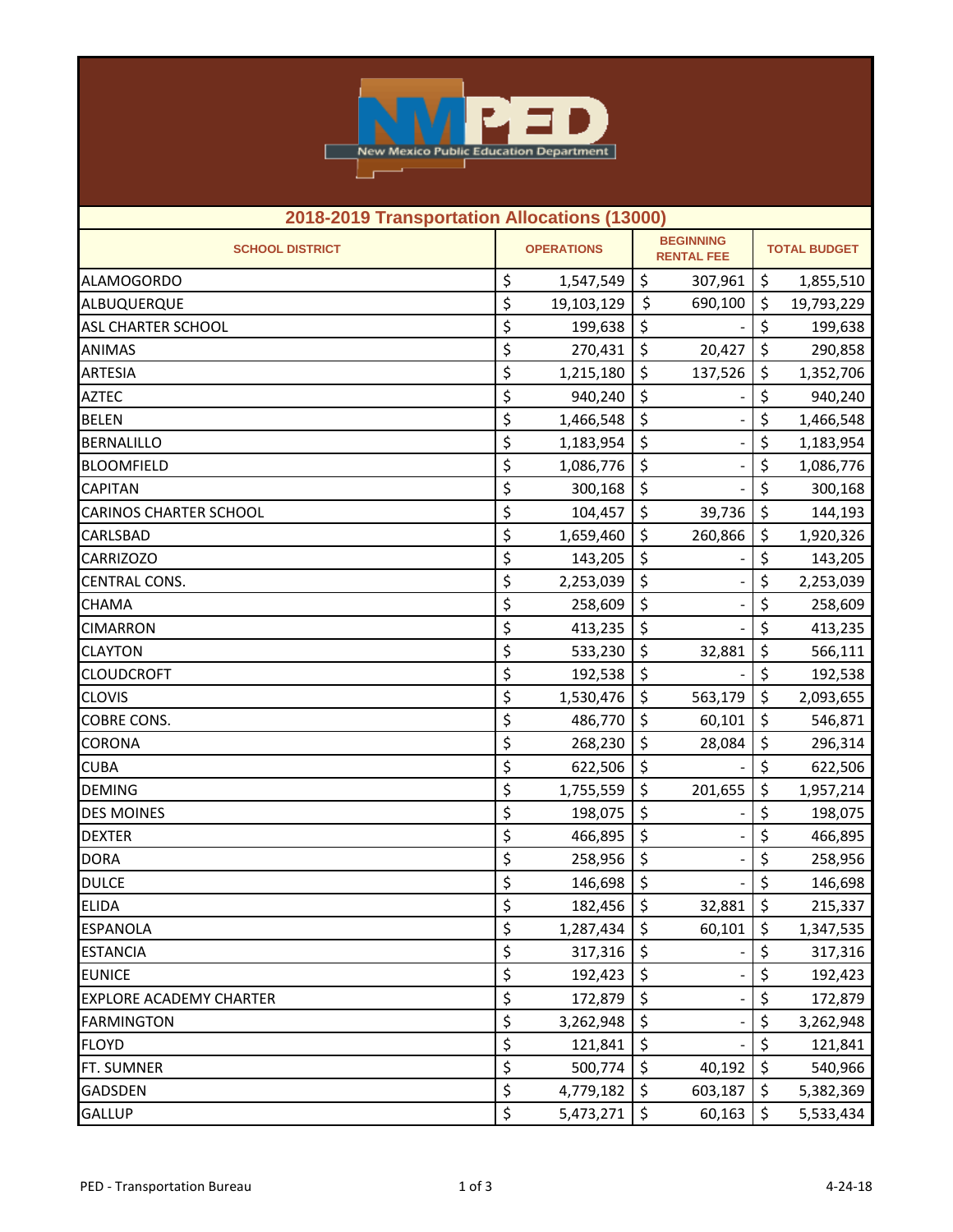

| 2018-2019 Transportation Allocations (13000) |    |                                                            |    |                     |                        |           |  |
|----------------------------------------------|----|------------------------------------------------------------|----|---------------------|------------------------|-----------|--|
| <b>SCHOOL DISTRICT</b>                       |    | <b>BEGINNING</b><br><b>OPERATIONS</b><br><b>RENTAL FEE</b> |    | <b>TOTAL BUDGET</b> |                        |           |  |
| <b>GRADY</b>                                 | \$ | 185,409                                                    | \$ | 47,544              | \$                     | 232,953   |  |
| <b>GRANTS</b>                                | \$ | 1,015,107                                                  | \$ |                     | \$                     | 1,015,107 |  |
| <b>HAGERMAN</b>                              | \$ | 230,555                                                    | \$ | 62,687              | \$                     | 293,242   |  |
| <b>HATCH</b>                                 | \$ | 708,033                                                    | \$ |                     | \$                     | 708,033   |  |
| <b>HOBBS</b>                                 | \$ | 2,015,495                                                  | \$ | 249,558             | \$                     | 2,265,053 |  |
| <b>HONDO</b>                                 | \$ | 183,518                                                    | \$ |                     | \$                     | 183,518   |  |
| <b>HOUSE</b>                                 | \$ | 156,327                                                    | \$ | 14,042              | \$                     | 170,369   |  |
| <b>JAL</b>                                   | \$ | 131,110                                                    | \$ |                     | \$                     | 131,110   |  |
| <b>JEMEZ MOUNTAIN</b>                        | \$ | 442,115                                                    | \$ |                     | \$                     | 442,115   |  |
| <b>JEMEZ VALLEY</b>                          | \$ | 297,813                                                    | \$ |                     | \$                     | 297,813   |  |
| LA PROMESA CHARTER SCHOOL                    | \$ | 63,096                                                     | \$ | 19,806              | \$                     | 82,902    |  |
| LA TIERRA MONTESSORI CHOOL OF THE ARTS       | \$ | 38,148                                                     | \$ | 19,806              | \$                     | 57,954    |  |
| <b>LAKE ARTHUR</b>                           | \$ | 115,449                                                    | \$ |                     | \$                     | 115,449   |  |
| <b>LAS CRUCES</b>                            | \$ | 4,285,423                                                  | \$ | 39,612              | \$                     | 4,325,035 |  |
| <b>LAS VEGAS EAST</b>                        | \$ | 593,334                                                    | \$ |                     | \$                     | 593,334   |  |
| <b>LAS VEGAS WEST</b>                        | \$ | 606,142                                                    | \$ | 73,758              | \$                     | 679,900   |  |
| <b>LOGAN</b>                                 | \$ | 201,126                                                    | \$ | 19,115              | \$                     | 220,241   |  |
| <b>LORDSBURG</b>                             | \$ | 242,597                                                    | \$ | 61,281              | \$                     | 303,878   |  |
| <b>LOS ALAMOS</b>                            | \$ | 523,173                                                    | \$ |                     | \$                     | 523,173   |  |
| <b>LOS LUNAS</b>                             | \$ | 2,076,182                                                  | \$ |                     | \$                     | 2,076,182 |  |
| <b>LOVING</b>                                | \$ | 81,360                                                     | \$ |                     | \$                     | 81,360    |  |
| LOVINGTON                                    | \$ | 1,124,201                                                  | \$ | 140,753             | \$                     | 1,264,954 |  |
| <b>MAGDALENA</b>                             | \$ | 282,939                                                    | \$ |                     | \$                     | 282,939   |  |
| <b>MAXWELL</b>                               | \$ | 67,565                                                     | \$ |                     | \$                     | 67,565    |  |
| <b>MELROSE</b>                               | \$ | 219,591                                                    | \$ | 14,042              | \$                     | 233,633   |  |
| <b>MESA VISTA</b>                            | \$ | 227,816                                                    | \$ |                     | \$                     | 227,816   |  |
| MISSION ACHIEVEMENT & SUCCESS CHARTER        | \$ | 116,973                                                    | \$ | 60,039              | \$                     | 177,012   |  |
| MONTE DEL SOL                                | \$ | 141,989 \$                                                 |    | 78,533 \$           |                        | 220,522   |  |
| <b>MORA</b>                                  | \$ | 381,043                                                    | \$ |                     | \$                     | 381,043   |  |
| <b>MORIARTY</b>                              | \$ | 1,064,701                                                  | \$ | $\overline{a}$      | $\overline{\varsigma}$ | 1,064,701 |  |
| <b>MOSQUERO</b>                              | \$ | 163,280                                                    | \$ |                     | \$                     | 163,280   |  |
| <b>MOUNTAINAIR</b>                           | \$ | 193,078                                                    | \$ | 19,115              | \$                     | 212,193   |  |
| <b>PECOS</b>                                 | \$ | 347,810                                                    | \$ |                     | \$                     | 347,810   |  |
| PENASCO                                      | \$ | 252,702                                                    | \$ |                     | \$                     | 252,702   |  |
| POJOAQUE                                     | \$ | 809,828                                                    | \$ | 120,974             | \$                     | 930,802   |  |
| <b>PORTALES</b>                              | \$ | 930,860                                                    | \$ | 101,383             | $\zeta$                | 1,032,243 |  |